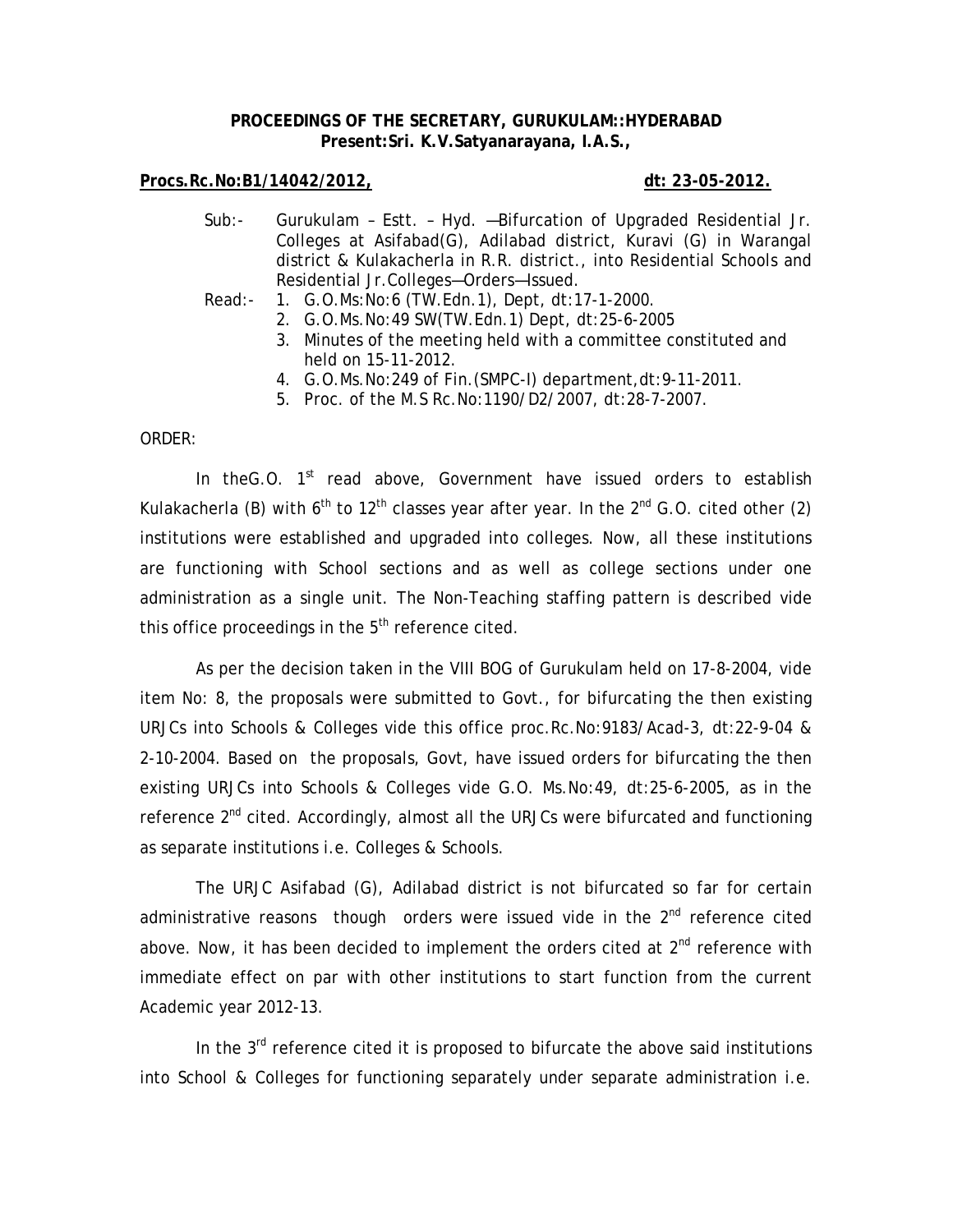with separate Principals for the administrative convenience and for attaining better results academically.

| SI.            | Name of the Institution               | After bifurcation          |                               |  |  |  |
|----------------|---------------------------------------|----------------------------|-------------------------------|--|--|--|
| No.            | before bifurcation                    | Name of the School         | Name of the College           |  |  |  |
| $\mathbf{1}$   | <b>APTWRS</b><br>JC<br>(B<br>$\alpha$ | $(B)$ ,<br>APTWR<br>School | <b>APTWRJC</b><br>$(B)$ ,     |  |  |  |
|                | )Kulakacherla, Ranga Reddy            | Kulakacherla,<br>Ranga     | Kulakacherla,<br>Ranga        |  |  |  |
|                | district.                             | Reddy district             | Reddy district.               |  |  |  |
|                |                                       |                            |                               |  |  |  |
| $\overline{2}$ | APTWRS & JC (G), Kuravi,              | APTWR School (G), Kuravi,  | APTWRJC<br>$(G)$ ,<br>Kuravi, |  |  |  |
|                | Warangal disitrict.                   | Warangal disitrict.        | Warangal disitrict.           |  |  |  |
|                |                                       |                            |                               |  |  |  |
| 3.             | APTWRS & JC (G), Asifabad             | APTWRSchool<br>(G),        | APTWRJC(G), Asifabad          |  |  |  |
|                | Adilabad district                     | Asifabad Adilabad district | Adilabad district             |  |  |  |
|                |                                       |                            |                               |  |  |  |

Hence, the details of the bifurcation of institutions here after are as below:

 The staffing pattern of the bifurcated institutions as per the standard existing staffing pattern is as below.

| SI. | Staffing pattern in Residential School         |                                      | Staffing pattern in RJC.                        |                            |  |
|-----|------------------------------------------------|--------------------------------------|-------------------------------------------------|----------------------------|--|
| No. | Teaching staff                                 | Non-Teaching staff                   | Teaching staff                                  | Non-Teaching staff         |  |
|     | Principal (S)-1                                | Staffing Pattern as per              | (MPC<br>Kulkacherla(B)<br>$\boldsymbol{\delta}$ | Staffing Pattern as        |  |
|     |                                                | Proceedings in 4 <sup>th</sup> ref.  | BPC)                                            | per Proceedings in         |  |
|     | $PGTs-09$ $(Tel-1,  $                          | For Kulkacherla(B)-14                | Principal(C)-1                                  | $4^{th}$ ref. - (14)       |  |
|     | Hin-1, Eng-2, Mat-                             | $Sr.Asst.-1,$ Jr.Asst.-1,            | $PD(C)-1$ ,                                     | Suptd.-1, $Jr.Asst.-1$ ,   |  |
|     | 2, PS-1, NS-1, SS-                             | ANM-1, Rec.Asst.-1,                  | JLs-07 (Eng-1, Tel-1, Mat-1                     | ANM-1, Lab-Asst.-3,        |  |
|     | $\left( \begin{matrix} 1 \end{matrix} \right)$ | Attenders-2, Cooks-2,                | Phy-1, Che-1, Bot-1, Zoo-1)                     | Attender-1, Cooks-2,       |  |
|     |                                                | Helpers-3, MPW-3.                    |                                                 | Helper-2, MPW-3.           |  |
|     | TGTs - 09 $(Tel-2, )$                          | Working:                             |                                                 |                            |  |
|     | Eng-1, Mat-2, Sci-                             | ANM-1,                               |                                                 |                            |  |
|     | $2, Soc-2)$                                    | Jr.Asst.-cum-Typist-1,               |                                                 |                            |  |
|     |                                                | Rec.Asst.-1                          |                                                 |                            |  |
|     | $PD(S) -1$ PET $-1$                            | Lab. $\text{Asst.-1}$ ,              |                                                 |                            |  |
|     | Art / Craft/Music-1                            | Cooks-3                              |                                                 |                            |  |
|     |                                                | Kitchen Helper-4                     |                                                 |                            |  |
|     |                                                | $MPW-4$                              |                                                 |                            |  |
|     |                                                | Staffing Pattern as per              | Asifabad & Kuravi (MPC,                         | <b>Staffing Pattern as</b> |  |
|     |                                                | Proceedings in $4th$ ref. in         | BPC & CEC)                                      | per Proceedings in         |  |
|     |                                                | Asifabad & Kuravi-(15).              | $Principal(C)-1$ ,                              | $4^{th}$ ref. - (15)       |  |
|     |                                                | Jr.Asst.-1, $\vert$<br>$Sr.Asst.-1,$ | $PD(C)-1$ ,                                     | Suptd.-1, $Jr.Asst.-1$ ,   |  |
|     |                                                | $Rec.Asst.-1,$<br>ANM-1,             | JLs-11 (Engl-1, Tel-1, Mat-                     | ANM-1, Lab-Assts.-3,       |  |
|     |                                                | Attenders-2, Cooks-2,                | 1, Phy-1, Che-1, Bot-1, Zoo-                    | Attender-1, Cooks-2,       |  |
|     |                                                | Helpers-3, MPW-3, Ayah-              | 1, Eco-1, Civ-1, Com-1)                         | Helpers-2,<br>MPWs-3,      |  |
|     |                                                | 1 <sub>1</sub>                       |                                                 | Ayah-1.                    |  |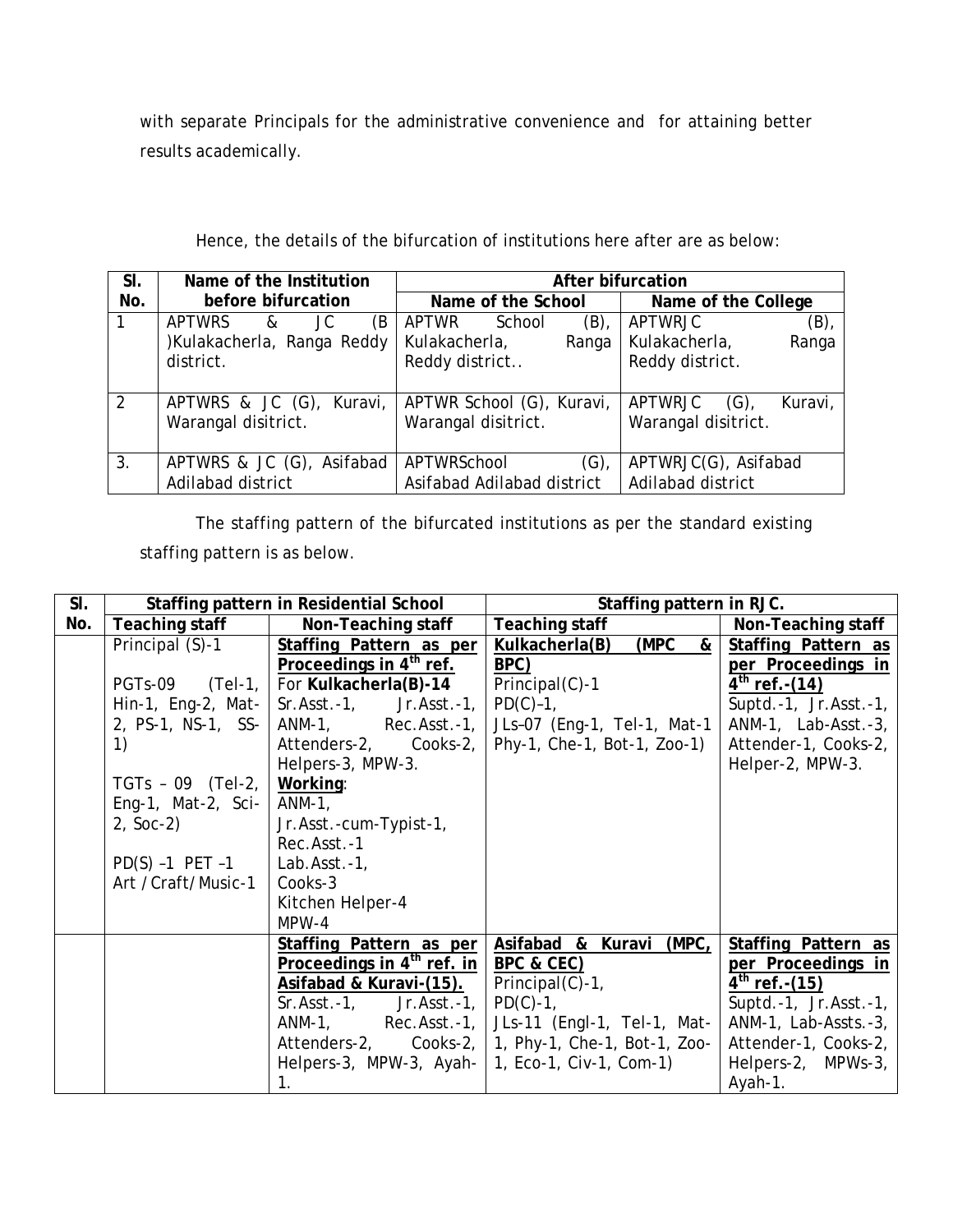In respect of adjustment of the Non-Teaching staff, the existing Principal is responsible to earmark the existing Non-Teaching staff for allocation, based on the need and requirement of both the institutions until further orders. For any additional requirement, they have to take the prior permission from the Secretary, Gurukulam.

With regard to the arrangements for heads of the Institution for newly formed schools and colleges on bifurcation, the regular Principal of school working at Kulakacherla, Kuravi & Asifabad shall be the Principal of newly formed Residential School, and in respect of Junior college, the Senior most Junior Lecturer working in the same station shall act as OSD to look after day to day activities of the institutions, until further orders.

Both the School and College shall share the accommodation and other infrastructure by constituting a local committee by the Principal and OSD with two senior JLs and two PGTs, PD and PET.

The bifurcated institutions shall have separate hostel and dining.

In respect of maintenance of hostel, payment of electrical charges and motor maintenance etc., the regular Principal of School and OSD of College shall make the arrangements initially until further orders. The existing Principal shall take necessary action for separation of that college and he would be held responsible for any lapse.

An amount of Rs.1.00 lakh (Rupees One lakh only) is sanctioned for Residential Jr.College towards initial arrangements for smooth running of hostel and office.

The concerned Project Officer of ITDA in ITDA Districts and DTWOs in non-ITDA Districts shall take necessary steps for smooth implementation of the bifurcation like sharing of accommodation, infrastructure and other Physical amenities etc., in URJCs of their jurisdiction.

> **Secretary** Gurukulam

To

The Principals of APTWRS & JCs of Kulakacherla,RR District, Kuravi, Warangal district & Asifabad, Adilabad district. **Copy to:**